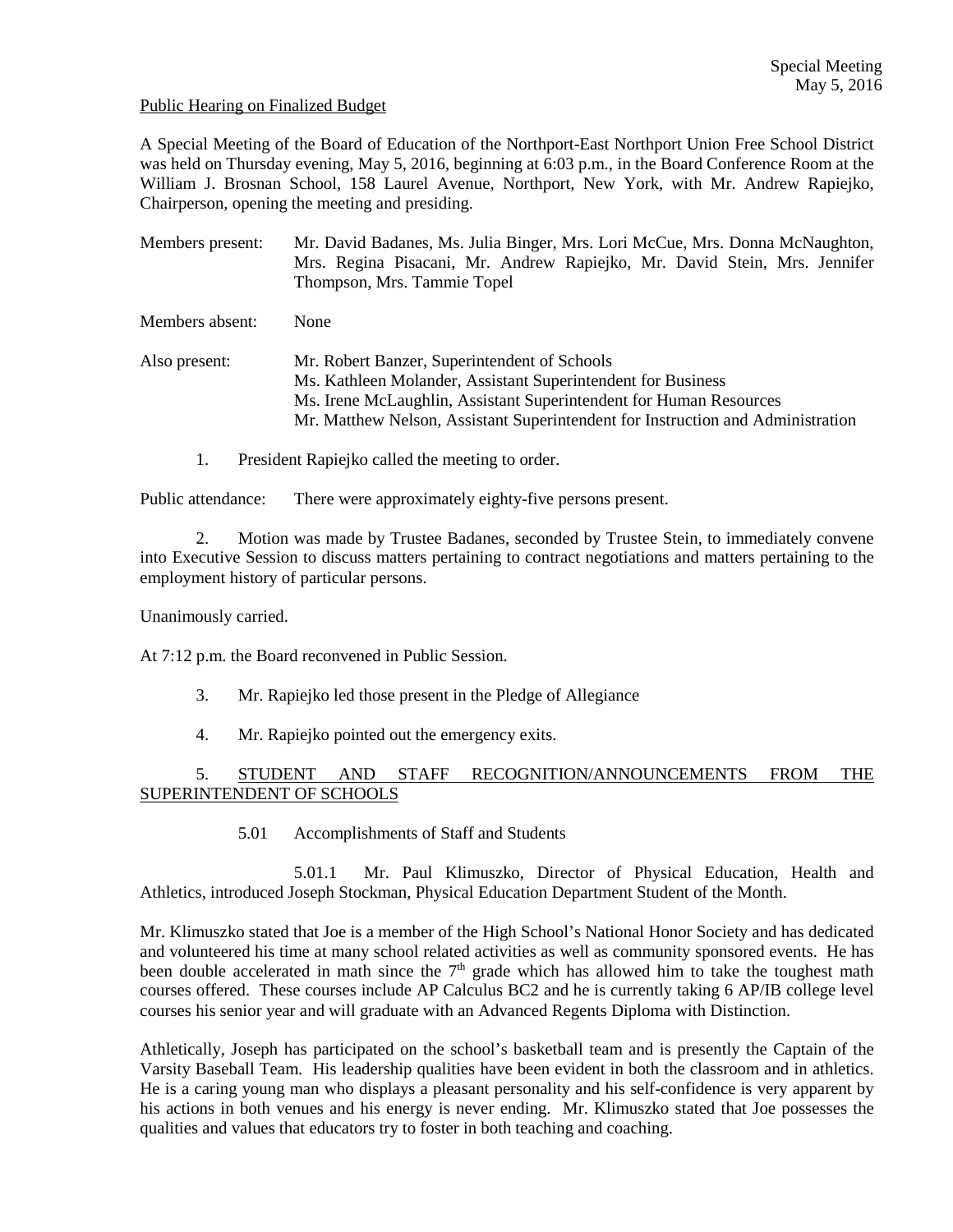President Rapiejko and Superintendent Banzer congratulated Joseph on his fine accomplishments and presented him with a commendation from the Board.

 5.01.2 Mr. Paul Klimuszko, Director of Physical Education, Health and Athletics, introduced Lindsey Winter, Health Education Department Student of the Month.

Mr. Klimuszko stated that Lindsey is a highly motivated exceptional student with a positive demeanor that is displayed inside and outside of the classroom. Lindsey has studied classical ballet since she was six and is currently a soloist at Posey School of Dance. She has also studied piano for 13 years and viola for 8 years. In addition, she plays the cello and the violin and sings in the school tour choir. Lindsey is also a member of the Costume Crew for the High School play.

Lindsey volunteers every Sunday to lead the children's choir at her community church. She is a member of the sailing team at Oakcliff Sailing where she has participated in very competitive inshore and matchracing programs and has raced in many regattas. To maintain a healthy lifestyle, Lindsey follows a balanced diet and exercise program. Lindsey plans to attend college and study fashion and costume design with a minor in history.

President Rapiejko and Superintendent Banzer congratulated Lindsey on her fine accomplishments and presented her with a commendation from the Board.

 5.01.3 Mr. Dan Danbusky, Northport High School Principal, introduced high school students Anna Kippley and Colin Trainor, who provided an update on the activities/events at the high school.

 5.01.4 Mr. David Storch, District Chairperson of Science and Technology, introduced Mr. Bryan Horan, Science Research Advisor, who presented on The Second Annual Team Packard STEM Challenge hosted by A Midwinter Night's Dream and Northport High School, held on April 9, 2016 which raised \$10,000 for ALS.

 5.01.4 Mr. David Storch, District Chairperson of Science and Technology Education, introduced the students, mentors and sponsors of the First Robotics Team 5099 who recently placed 3rd at Hofstra University's Stronghold Competition:

### Students:

David Avallone, Joseph Avallone, Matthew Baron, Thomas Bartlett, Jack Bivona, Robert Cozzette, Emily Davenport, Michael Ervin, Brian Estevez, Katelyn Farley, Gareth Flick, David Forbes, Alexander Gray, Gregory Henigman, Alexander Johnson, Alex Kantor, Jonathan Kim, Noah Labruna, Mario Lanzilotta, Rachel McGahan, Daniel Mincieli, Timothy Newton, Jack Puttre, Jake Robinson, Nicole Schafer, Justin Schmeiser, Michael Staudigel, Julia Stone, Matthew Tallman, Nico Young

### Mentors:

Xavier Avallone, Bruce Baron, Kenneth Baron, James Garvey, Dusan Henigman, Bruce Howe, Robert Nelson, Gareth Schaefer, Daniel Smith, Robert Tallman, Zachary Tallman

### Sponsors:

Applied Visions Inc. - Frank Zinghini, BAE Systems - Madeline Burris, BAE Systems - Tom Altamura, Converged Technology Group - Steve Drgon, Dropbox for Education - Ben Stern, General Fiber Products - Stuard Shrode, General Fiber Products - Jim Miller, LuHi Summer Programs - Edward Parry

Advisors: William Claps, Greg Robinson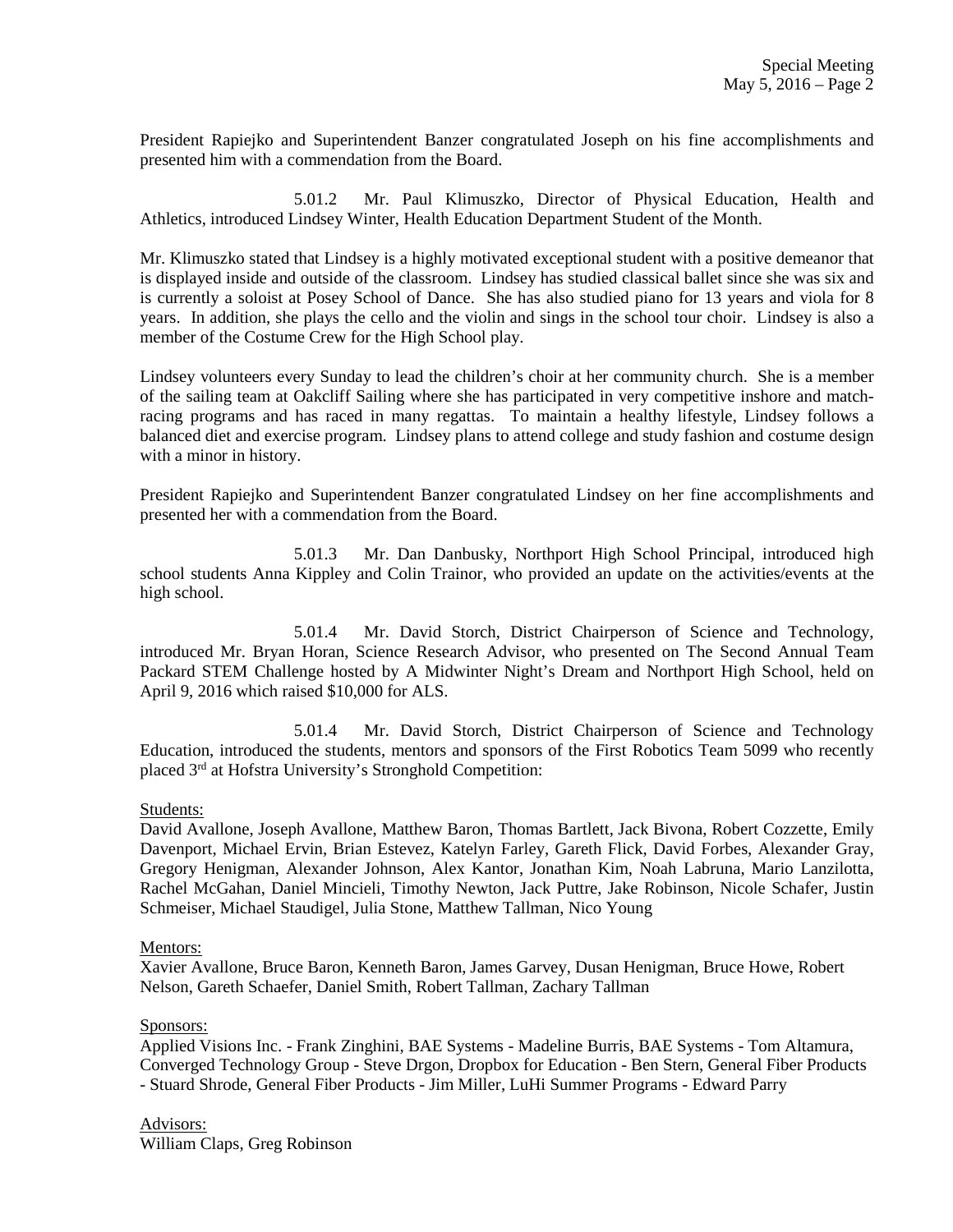# 6. BRIEF OVERVIEW OF THE PROPOSITIONS ON THE MAY 17, 2016 BALLOT

# 6.01 Proposed 2016-2017 Budget

Mr. Robert Banzer, Superintendent of Schools, presented the 2016-2017 Budget Overview and ballot propositions on the May 17, 2016 Vote. Proposition #1 is the 2016-2017 Budget in the amount of \$161,380,883. Mr. Banzer reviewed the budget priorities and the budget highlights, proposed expenditures, proposed revenue, tax levy impact, and the tax rate calculation. Proposition #2 is to expend the sum of \$600,000 from the 2008 General Construction/Electro-Mechanical Capital Reserve and \$1,495,000 from the 2012 Capital Reserve II, for a total of \$2,095,000 for the following capital improvements: (1) Replacement of two boilers and associated mechanical systems with gas conversion at Ocean Avenue Elementary School, (2) Complete renovation of boys and girls locker rooms at Northport Middle School, (3) replacement of gymnasium ceiling at Northport Middle School, and (4) gas conversion at Fifth Avenue Elementary School. Proposition #3 is a community submitted proposition to decrease the number of Board Members from nine to seven.

Mr. Banzer stated that there are three seats available for the Board of Education and five candidates running. The candidates are Allison Noonan, Julia Binger, Shawne Albero, Andrew Rapiejko and Lori McCue.

The Vote will take place on Tuesday, May 17, 2016 from 6:00 a.m. to 9:00 p.m. at the following locations: Dickinson Avenue School, Fifth Avenue School and the William J. Brosnan School.

## 7. COMMUNITY QUESTIONS REGARDING THE PROPOSITIONS ON THE MAY 17, 2016 BALLOT

| Name<br>Joseph Sabia<br>Resident | Comment<br>Read a letter from the UTN-EN regarding declining enrollment, surplus, the<br>Comptroller's Audit, increasing budgets, educational value, transparency and the<br>formation of a Finance Committee.    |  |
|----------------------------------|-------------------------------------------------------------------------------------------------------------------------------------------------------------------------------------------------------------------|--|
| Carl Litt<br>Resident            | Stated his concerns regarding the District eliminating in-house garbage removal and<br>going out to bid for it. Mr. Litt stated that the District should look into making changes<br>to the school lunch program. |  |
| Lisa Cellura<br>Parent           | Commended the District on expanding the special education programs and asked about<br>the program, how many students will be enrolled and if the District will hire additional<br>staff                           |  |

Superintendent Banzer stated that they are still going through the CSE process and will potentially have three to four students to start and may expand it to other districts for grades 1-3. Mr. Banzer said there may be a minimal increase in staff.

# 8. AT 8:29 THE BOARD ADJOURNED THE PUBLIC HEARING AND CONVENE INTO SPECIAL BUSINESS MEETING

 8.01 The Board President designated the following Board Members to bring voting returns to the William J. Brosnan School (Election Headquarters) on May 17, 2016: Fifth Avenue Elementary School – Trustee McNaughton, Dickinson Avenue Elementary School – Trustee Stein, William J. Brosnan School – Trustee Thompson

Motion was made by Trustee McNaughton, seconded by Trustee Pisacani, to approve all items under 9.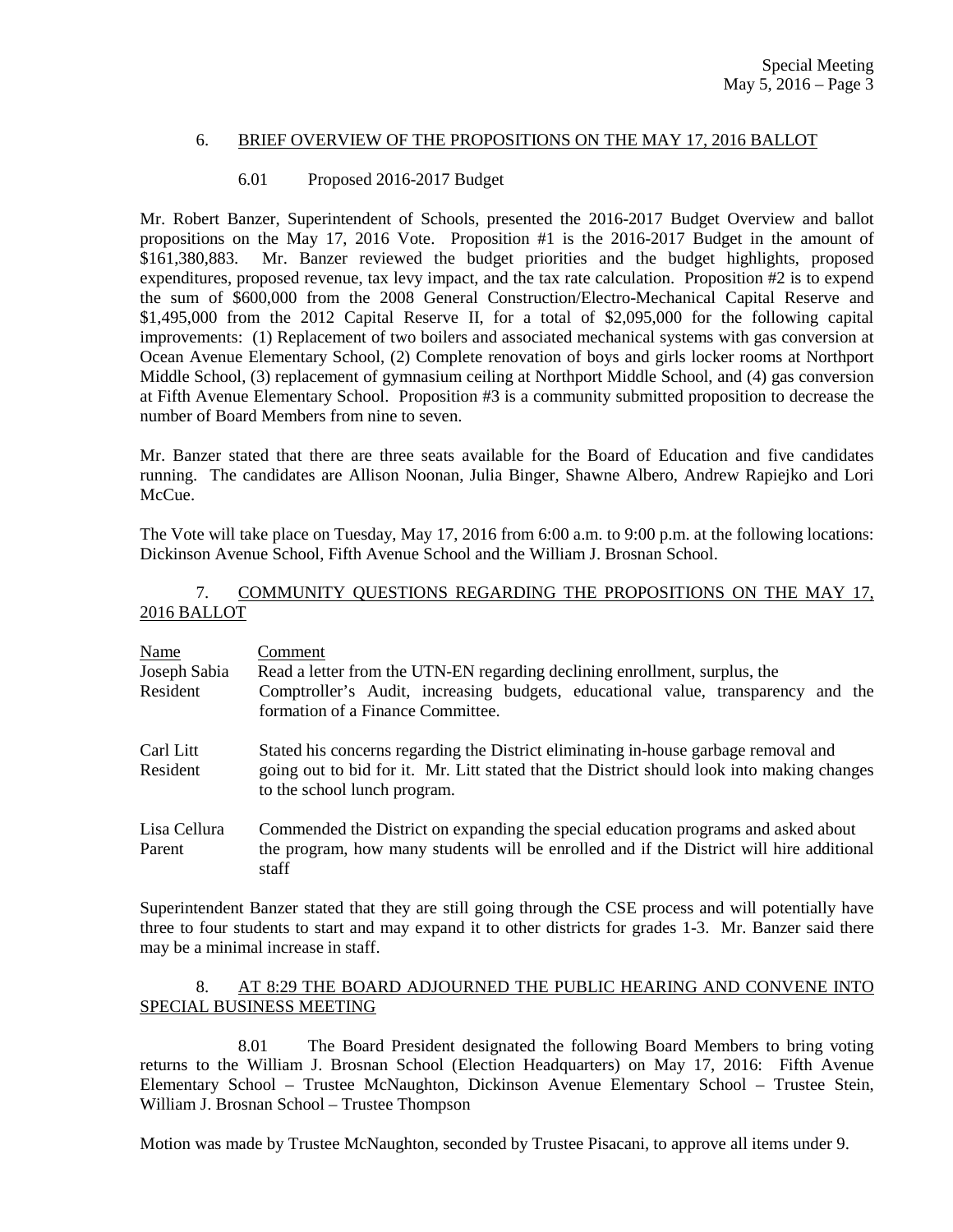## 9. APPROVAL OF MINUTES

| 9.01.1 | March 17, $2016$ – Special Meeting |
|--------|------------------------------------|
| 9.01.2 | March 31, $2016$ – Special Meeting |
| 9.01.3 | April 14, 2016 – Special Meeting   |
| 9.01.4 | April 19, 2016 – Special Meeting   |

Unanimously carried.

and Services"

Interventions"

Motion was made by Trustee Badanes, seconded by Trustee McNaughton, to approve items 10.01, 10.02, 10.5 and 10.06.

## 10. SUPERINTENDENT'S REPORT, GENERAL – FOR BOARD ACTION

 10.01 Approving the Personnel Actions Report dated May 5, 2016, attached and made part of the official minutes.

10.02 Approving Schedule J – Committee on Special Education

10.05 Receiving for a second reading and adopting the following policies:

 10.05.1 Policy #4321 – "Programs for Students with Disabilities Under IDEA and Article 89"

10.05.2 Policy #4321.1 – "Allocation of Space for Special Education Programs

10.05.3 Policy #4321.4 – "Impartial Hearing Officer Appointment and

Compensation" 10.05.4 Policy #4321.8 – "School-Wide Pre-Referral Approaches and

 10.05.5 Policy #4321.9 – "Confidentiality and Access to Individualized Education Programs and Individualized Education Services Programs"

10.06 Receiving for a first reading the following policies:

 10.06.1 Policy #5450.1 – "Notification of Release of Convicted Sex Offenders" 10.06.2 Policy #5460.2 – "Child Abuse Outside the Educational Setting" 10.06.3 Policy #5465 – "Child Abuse in an Educational Setting" 10.06.4 Policy #9520 – "Family and Medical Leave"

Vote on Trustee Badanes motion to approve items 10.01, 10.02, 10.05 and 10.06 was unanimously carried.

Motion was made by Trustee Badanes, seconded by Trustee McCue, to approve item 10.03.

 10.03 Appointing the following election workers for the May 17, 2016 Budget Vote and Election of Trustees:

Bob Neufeld, Barbara Kaminski, William Masucci, Antoinette Brown, Rebecca Byrne, Daniel Gillen, Stephanie Manzi, Laura Conti, Phyllis Burke, Carole Dickter, Barbara Oestel, John Burke, Maureen O'Brien, Eva Koch, Helen Ensmenger, Cathy Brindisi, Aida Pintouri-Bould, Estelle Troglio, Susan Lee, Audrey McLaughlin, Mary Esposito, Jane Hudson, Joseph G. Maione, Barbara Cipullo, Jim Mahoney, Dorothy Walsh, Pat Naples, Janet Hayes, Isabelle Carpentier, Joan Zaffiris, Lauren Pollock, Marge Gardiner, Maureen Mahoney-Kiefaber, Mia Bechtold, Jennifer Frost, Ken Doyle, George Faubert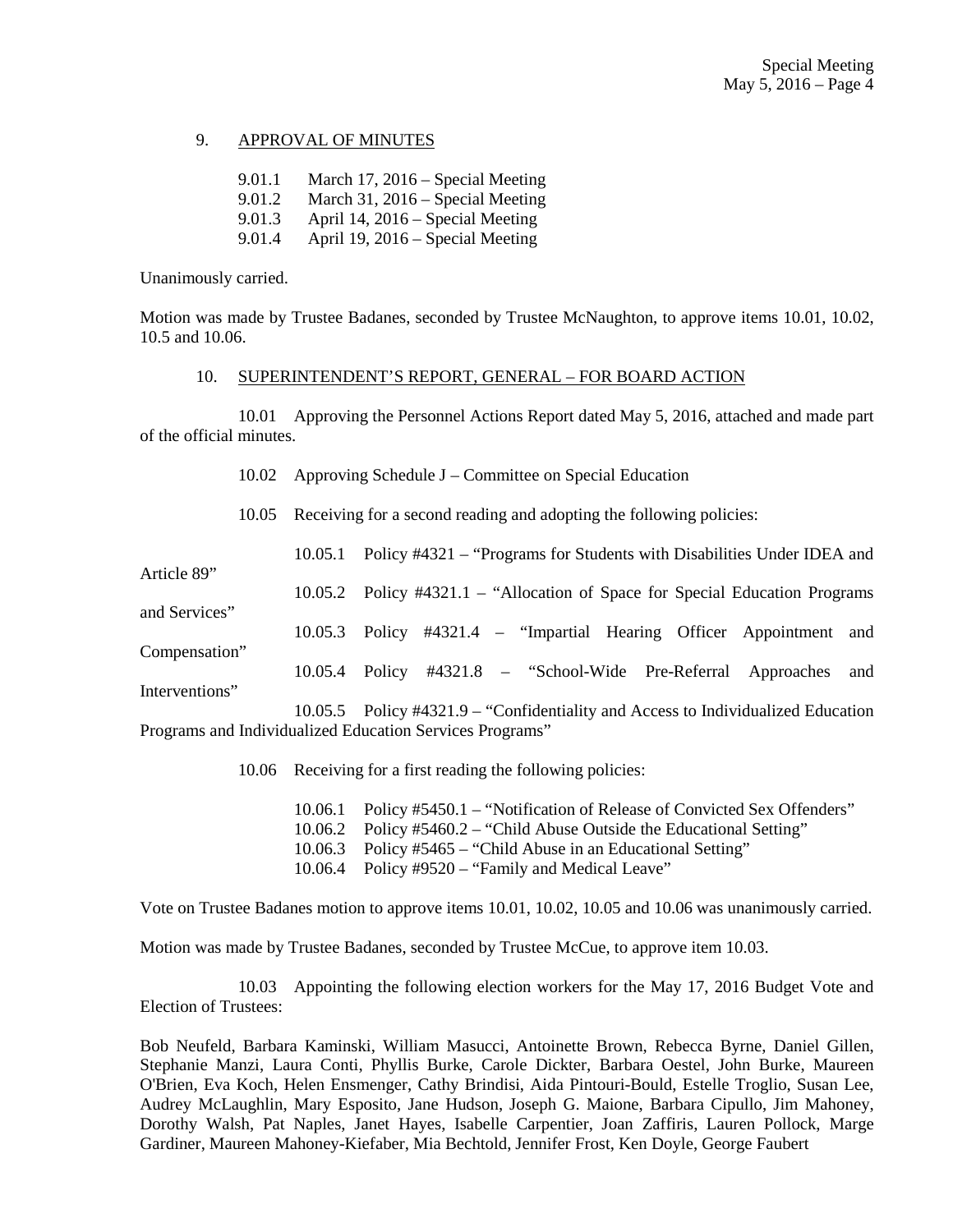Vote on Trustee Badanes motion was as follows:

YES: Mr. Badanes, Ms. Binger, Mrs. McCue, Mrs. McNaughton, Mrs. Pisacani, Mr. Stein, Mrs. Thompson, Mrs. Topel

ABSTAIN: Mr. Rapiejko

Motion passed.

Motion was made by Trustee Thompson, seconded by Trustee McCue, to approve item 10.04

After a brief discussion the Board concurred on approving item 10.04.1 Draft #1 of the Calendar of Board of Education Meetings with minor changes.

10.04 Adopting the Calendar of 2016-2017 Board of Education Meetings

 10.04.1 Draft #1 – Calendar of 2016-2017 Board of Education Meetings 10.04.2 Draft #2 – Calendar of 2016-2017 Board of Education Meetings

Motion passed to approve item 10.04.1, Draft #1 – Calendar of 2016-2017 Board of Education Meetings. Item 10.04.2, Draft #2 was withdrawn.

Motion was made by Trustee McNaughton, seconded by Trustee Stein, to approve all items under 11., including Supplemental 11.24 and 11.25

## 11. SUPERINTENDENT'S REPORT, FINANCIAL – FOR BOARD ACTION

 11.01 Renewing the contract for String Instrument Repair with Bob Murphy's Violin Shop for the 2016-2017 school year

 11.02 Approving disposition of the following out of date Math textbooks and approving disposal in accordance with Board Policy:

- HMH Go Math (Grade  $K 126$  books)
- HMH Go Math (Grade  $1 156$  books)
- HMH Go Math (Grade  $2 150$  books)
- HMH Go Math (Grade  $3 116$  books)
- HMH Go Math (Grade  $4 194$  books)
- HMH Go Math (Grade  $5 116$  books)
- HMH Go Math (Grade  $6 250$  books)

 11.03 Approving the following resolution authorizing the issuance of Tax Anticipation Notes not to exceed \$40,000,000.00 in anticipation of the receipt of taxes to be levied for the fiscal year ending June 30, 2017:

TAX ANTICIPATION NOTE RESOLUTION OF THE NORTHPORT-EAST NORTHPORT UNION FREE SCHOOL DISTRICT, NEW YORK, ADOPTED MAY 5, 2016, AUTHORIZING THE ISSUANCE OF NOT TO EXCEED \$40,000,000 TAX ANTICIPATION NOTES IN ANTICIPATION OF THE RECEIPT OF TAXES TO BE LEVIED FOR THE FISCAL YEAR ENDING JUNE 30, 2017

 "RESOLVED BY THE BOARD OF EDUCATION OF NORTHPORT-EAST NORTHPORT UNION FREE SCHOOL DISTRICT, IN THE COUNTY OF SUFFOLK, NEW YORK, AS FOLLOWS: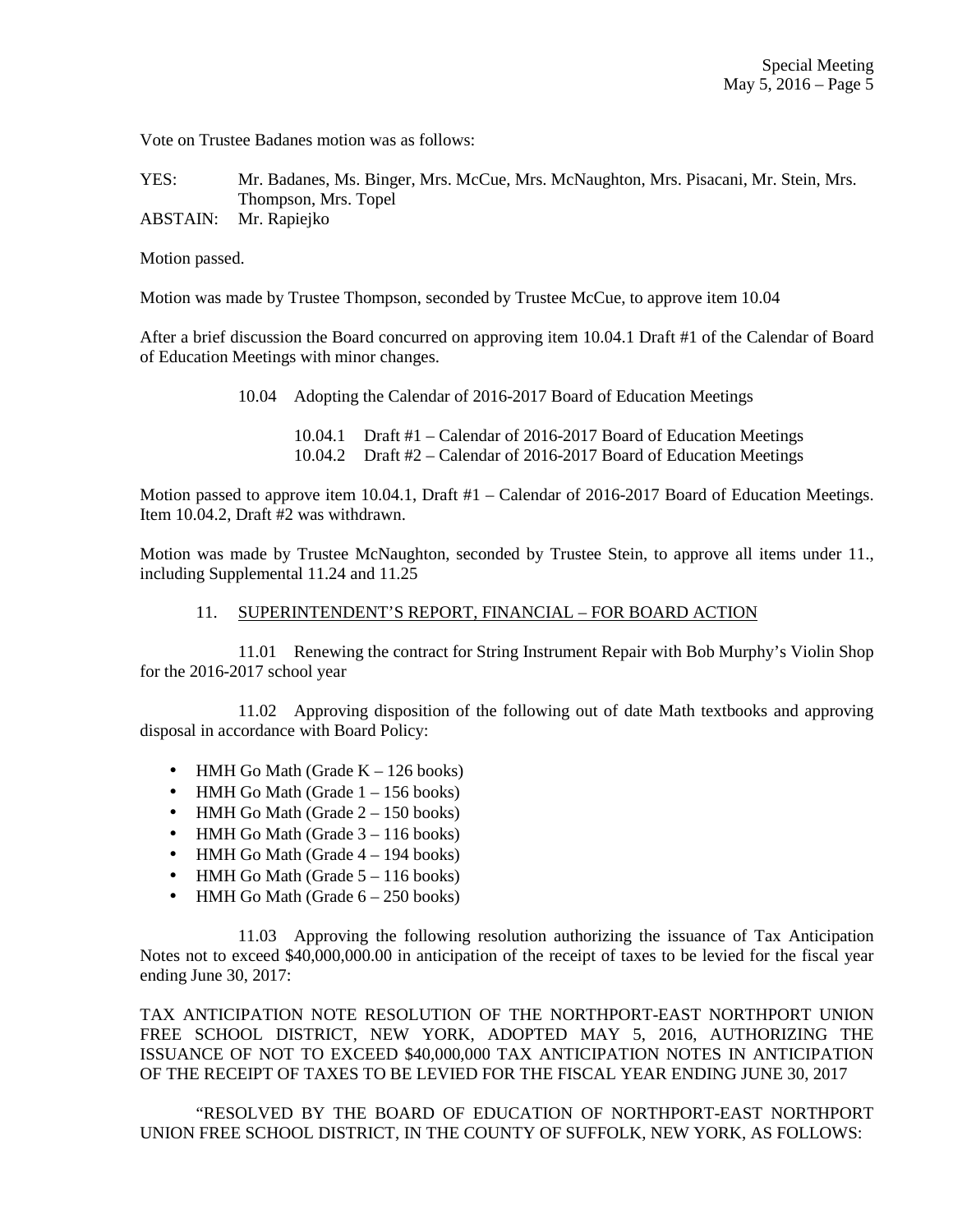Section 1. Tax Anticipation Notes (herein called "Notes") of Northport-East Northport Union Free School District, in the County of Suffolk, New York (herein called "District"), in the principal amount of not to exceed \$40,000,000, and any notes in renewal thereof, are hereby authorized to be issued pursuant to the provisions of Sections 24.00 and 39.00 of the Local Finance Law, constituting Chapter 33 a of the Consolidated Laws of the State of New York (herein called "Law").

Section 2. The following additional matters are hereby determined and declared:

(a) The Notes shall be issued in anticipation of the collection of real estate taxes to be levied for school purposes for the fiscal year commencing July 1, 2016 and ending June 30, 2017, and the proceeds of the Notes shall be used for the purposes for which said taxes are levied.

(b) The Notes shall mature within the period of one year from the date of their issuance.

(c) The Notes are not issued in renewal of other notes.

(d) The total amount of such taxes remains uncollected at the date of adoption of this resolution.

 Section 3. The Notes hereby authorized shall contain the recital of validity prescribed by Section 52.00 of the Law and shall be general obligations of the District, and the faith and credit of the District are hereby pledged to the punctual payment of the principal of and interest on the Notes and unless the Notes are otherwise paid or payment provided for, an amount sufficient for such payment shall be inserted in the budget of the District and a tax sufficient to provide for the payment thereof shall be levied and collected.

 Section 4. Subject to the provisions of this resolution and the Law, and pursuant to Sections 50.00, 56.00, 60.00 and 61.00 of the Law, the power to sell and issue the Notes authorized pursuant hereto, or any renewals thereof, and to determine the terms, form and contents, including the manner of execution, of such Notes, and to execute arbitrage certifications relative thereto, is hereby delegated to the President of the Board of Education, the chief fiscal officer of the District.

 Section 5. The Notes shall be executed in the name of the District by the manual signature of the President of the Board of Education, the Vice President of the Board of Education, the District Treasurer, the District Clerk, or such other officer of the District as shall be designated by the chief fiscal officer of the District, and shall have the corporate seal of the District impressed or imprinted thereon which corporate seal may be attested by the manual signature of the District Clerk.

Section 6. This resolution shall take effect immediately."

11.04 Receiving the following donations to the District:

11.04.1 \$200.00 from Barbara and Charles Beck to the Robert Rothar Memorial

Scholarship

11.05 Approving the following resolution:

 "BE IT RESOLVED, that the Board of Education hereby gratefully accepts a donation of \$9,454.46 and \$8,400.00 for a total amount of \$17,854.46 from the Northport Middle School Student Activity Account, for the Northport Middle School trip to Medieval Times and increase the 2015-2016 budget code A2110.4161.23.2902 by \$17,854.46 for this purpose.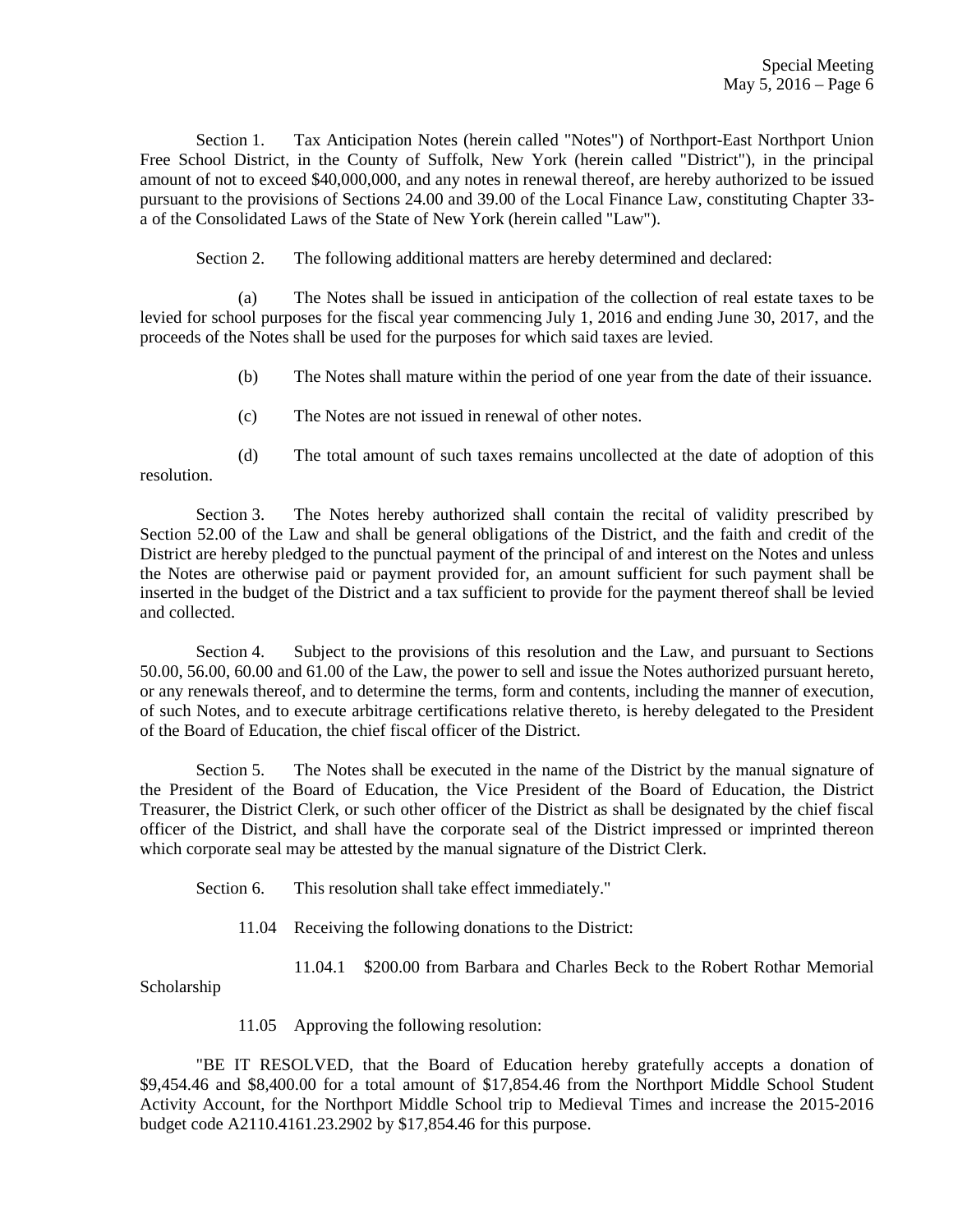BE IT RESOLVED, that the Board of Education hereby approves an increase in the revenue code A2705 of the 2015-2016 budget by \$17,854.46 with the understanding that this increase in revenue is the result of donations from the Northport Middle School Student Activity Account."

11.06 Approving the following resolution:

 "BE IT RESOLVED, that the Board of Education hereby gratefully accepts a donation of \$3,714.75 from the Northport Middle School PTSA, to be used for the cultural arts program fees and increase the 2015-2016 budget code A2060.4900.00.2804 by \$3,714.75 for this purpose.

 BE IT RESOLVED, that the Board of Education hereby approves an increase in the revenue code A2705 of the 2015-2016 budget by \$3,714.75 with the understanding that this increase in revenue is the result of donations from the Northport Middle School PTSA."

11.07 Approving the following resolution:

 "BE IT RESOLVED, that the Board of Education hereby gratefully accepts a donation of \$7,968 from Northport-East Northport residents whose names are more fully set forth in the attached document, for the purpose of the Northport High School Chorus/Orchestra Music in the Parks field trip and to increase the 2015-2016 budget code A2110.4010.00.2100 by \$7,968 for this purpose.

 BE IT RESOLVED, that the Board of Education hereby approves an increase in the revenue code A2705 of the 2015-2016 budget by \$7,968 with the understanding that this increase in revenue is the result of donations from Northport-East Northport residents."

11.08 Approving the following resolution:

 "BE IT RESOLVED, that the Board of Education hereby gratefully accepts s donation of \$60 from a Northport-East Northport resident whose name is more fully set forth in the attached document, for the purposes of the Norwood Avenue Elementary School 5th Grade Bronx Zoo trip and increase the 2015- 2016 budget code A2110.4010.00.2901 by \$60 for this purpose.

 BE IT RESOLVED, that the Board of Education hereby approves an increase in the revenue code A2705 of the 2015-2016 budget by \$60 with the understanding that this increase in revenue is the result of a donation from a Northport-East Northport resident"

 11.09 Approving an Agreement between the Daytop Preparatory School and the Northport-East Northport Union Free School District (SSS)

 11.10 Approving an Agreement between DePasquale Enterprices LLC and the Northport-East Northport Union Free School District (NHS DECA)

 11.11 Approving a 2016-2017 Agreement between the Northport-East Northport Union Free School District and Green Chimneys Children's Services, Inc. (Spec. Ed.)

 11.12 Approving a 2016-2017 Agreement between the Northport-East Northport Union Free School District and Center for Developmental Disabilities (Spec. Ed.)

 11.13 Authorizing the Board President to sign contracts with the following school districts to provide health services for Northport-East Northport students attending school in that district during the 2015-2016 school year:

11.13.1 Bellmore Union Free School District, three (3) students attending St.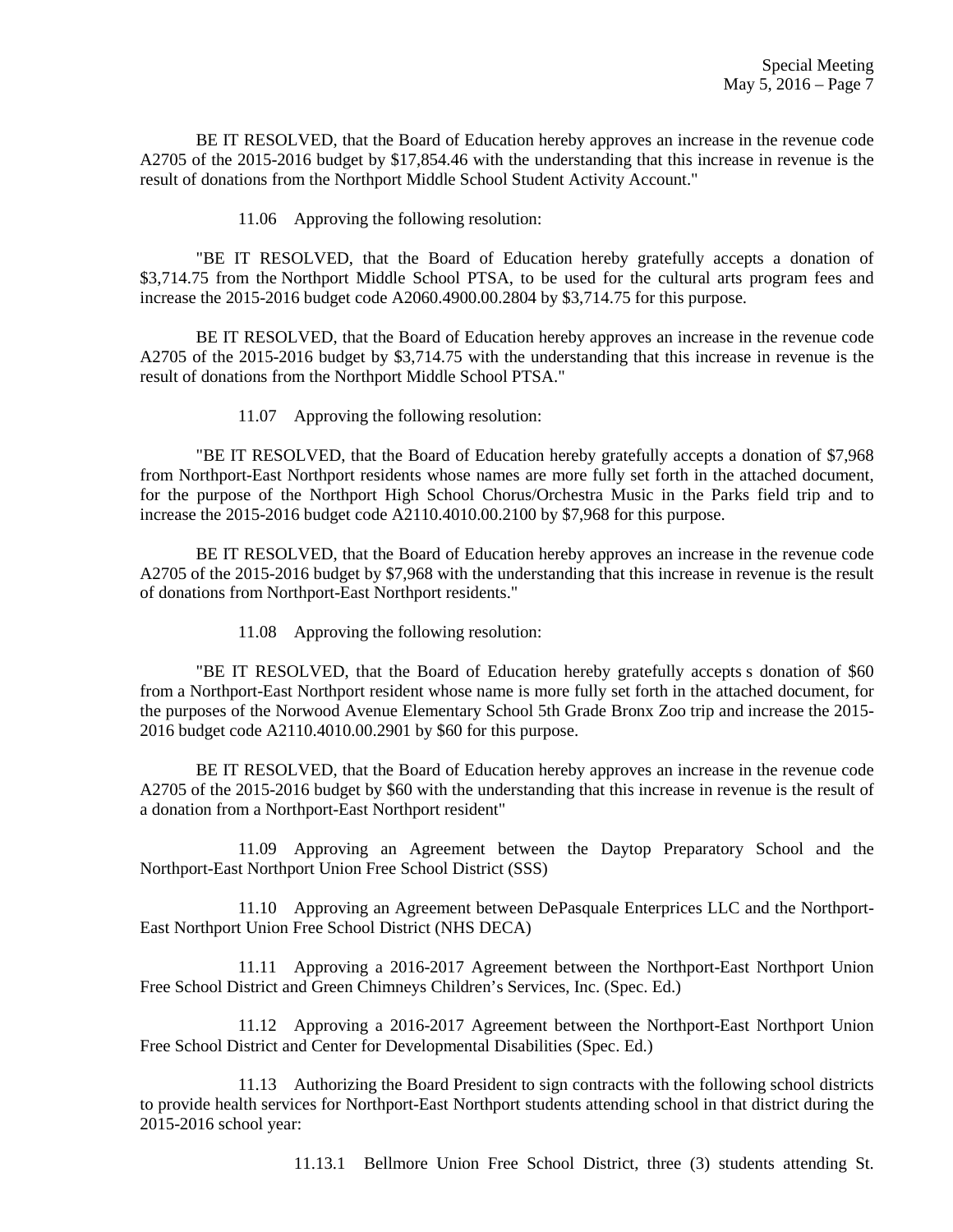Elizabeth Ann Seton @ \$991.10, totaling \$2,973.30

 11.13.2 Mineola Union Free School District, one (1) student attending Solomon Schechter @ \$780.00, totaling \$780.00

 11.14 Approving the Claims Auditor's Report for Warrants and Schedule of Claims for payments dated:

March 11, 2016 (Payroll Trust & Agency Warrant), March 15, 2016 (Accounts Payable Warrant), March 24, 2016 (Payroll Trust & Agency Warrant), March 31, 2016 (Accounts Payable Warrant), March 2016 (Claims Audit Report)

 11.15 Approving Claims Auditor's Report – Payroll Audit for the Payroll Distribution/Audit dated March 11, 2016 (Northport Middle School)

 11.16 Approving the Treasurer's Report and Monthly Summary of Receipts and Disbursements

> 11.16.1 Treasurer's Report for the period March 1, 2016 through March 31, 2016 11.16.2 Monthly Summary of Receipts and Disbursements for March 2016

- 11.17 Approving the Schedule of Investments as of March 31, 2016
- 11.18 Approving the Collateral Schedule as of March 31, 2016
- 11.19 Approving the Bank Reconciliation Report for the Month Ended March 31, 2016

 11.20 Approving the General Fund Projected Cash Flow Statement for the year ending 2015-2016, Actual Data July 1, 2015 – March 31, 2016, Estimated Data April 1, 2016 – June 30, 2016

11.21 Approving Transfer of General Fund Appropriations in the 2015-2016 budget

 11.22 Approving a Supplementary Education Services Agreement between the Northport-East Northport Union Free School District and Carol Nivens for 1:1 nursing services on the Northport Middle School trip to Washington, D.C. for a total not to exceed \$2,304 (SSS)

 11.23 Approving a Second Amendment to the November 7, 2011 Agreement between the Board of Education of the Northport-East Northport Union Free School District and Island Kids Early Childhood Center, Inc.

 11.24 Approving a Multi-Year Lease between the Northport-East Northport Union Free School District and Western Suffolk BOCES under Co-SER 501.020 through Western Suffolk BOCES

11.25 Approving Transfer of General Fund Appropriations in the 2015-2016 fiscal year

Vote on Trustee McNaughton's motion to approve all items under 11., including Supplemental 11.24 and 11.25 was unanimously carried.

### 12. SUPERINTENDENT'S REPORT – FOR INFORMATION ONLY

12.01 Schedule H – Use of Facilities